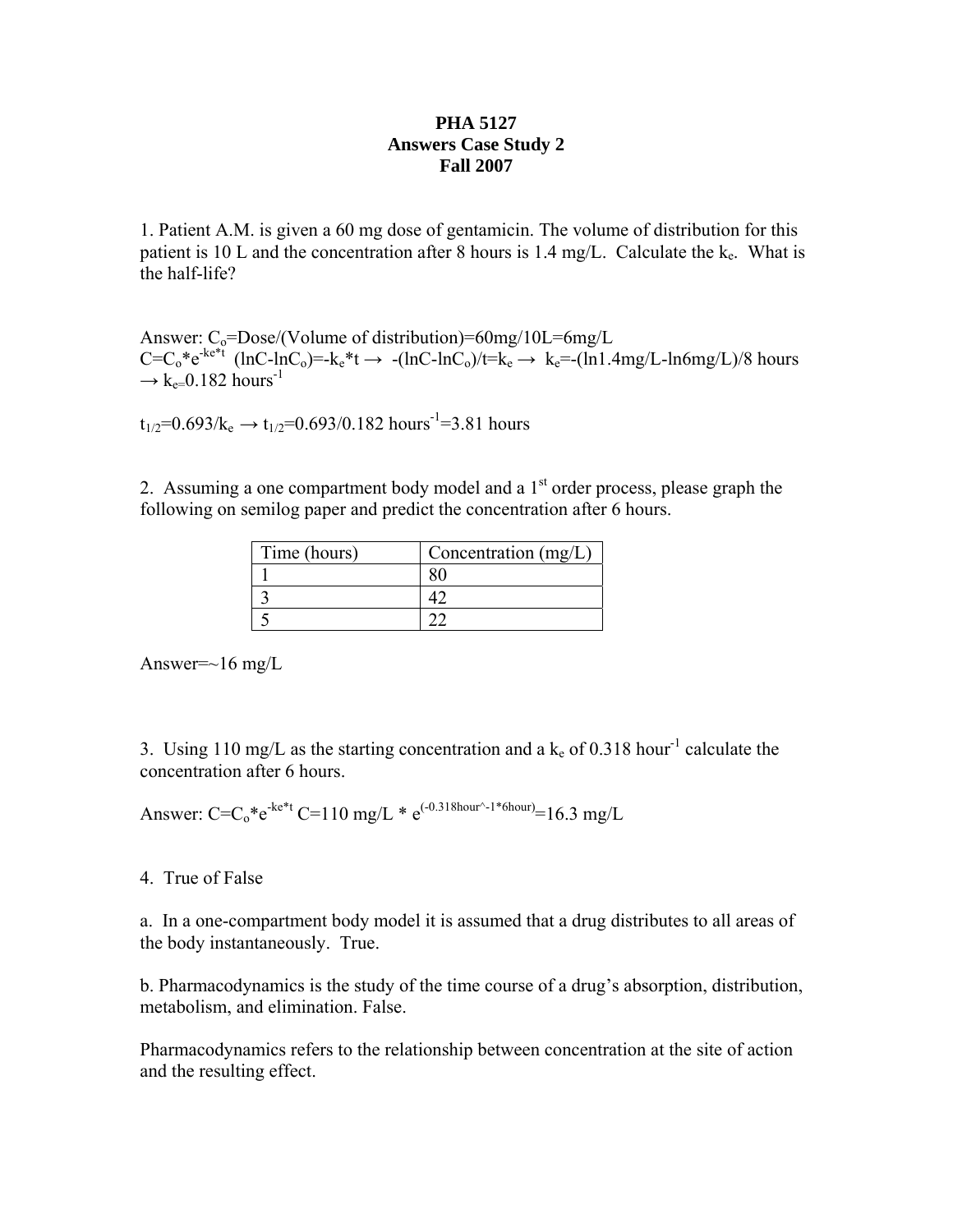c. The  $k_e$  of a drug is 0.00333 min<sup>-1</sup>. After 2 hours 67% of the drug is remaining in the body. True.

Answer:  $e^{-ke^{*}t}$ =fraction remaining  $e^{(-0.00333 \text{ min-1*60 min/hour} * 2 \text{ hours})}$ =0.67